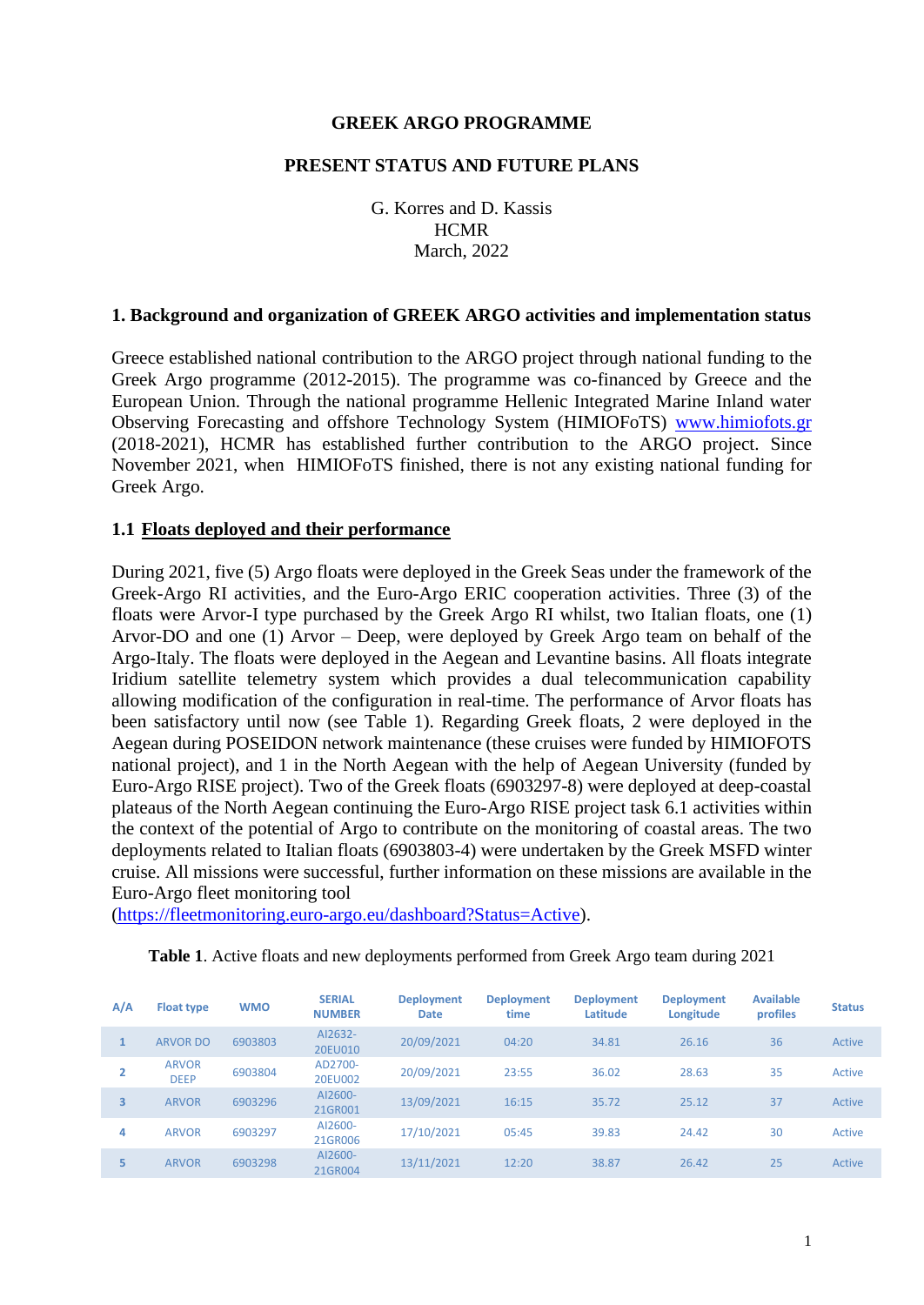All floats have been integrated in the MedArgo project. The 6903298 float was configured to cycle every 5 days, drift at 450 m and acquire profiles from 600 m under its special test mission whilst, for the 6903296 and 6903297 float we followed the standard MedArgo specifications. The mission parameters of the floats were set as follows: The parking depth of the floats was set to 350 m, its profiling depth to 1000 m and the cycle period to 5 days. The raw data of the Greek float are delivered at the Coriolis data Centre where the real time quality control takes place while the delayed mode quality control of the data will be processed by the MedArgo Centre at OGS.

# **1.2 Floats recovered**

In June 2021, the Greek Argo team undertook a difficult Argo recovery mission in Kissamos Bay of North-western Cretan coast (Photo 1). The float had been seen laying on the seabed by a scuba diving centre in March 2021 (Figure 2). The Greek Argo team organized a recovery mission on the  $11<sup>th</sup>$  of June 2021 and using scuba diving equipment recovered an APEX float with the help from a local professional scuba diver. The float was stuck on the seabed at 38 m depth and had major damages both on the upper part (antenna and CTD sensor, and at the bladder. The S/N on the float (9112) hasn't been identified yet.



Photo 1. The recovery mission of the APEX float found at the west Cretan coastline stranded at 38 m depth

### **1.3 Technical problems encountered and solved**

Based on previous experience on platform monitoring systems, HCMR has been utilizing an automatic alerting system [\(http://poseidonsystem.gr/alerts/?m=2\)](http://poseidonsystem.gr/alerts/?m=2) for the monitor of basic parameters of the floats' location and data transmission. This system has been partially updated to enhance the operational monitoring needs of the Euro-Argo RISE coastal deployment needs for the 6903288 float deployed in 2020. The automatic alerting system incorporated additional features for the real-time monitoring of crucial parameters that described the float's operation. Such are the bathymetry and the maximal depth reached by the float in order to keep track of grounding events. The alerting system is based in pre-defined thresholds and an alert message is transmitted in cases the monitored parameters overcome these thresholds. Thus, similar to the alerting messages whether there are delays or major differences in the transmission time, alert messages were sent to the PI when profiling or parking pressure was recorded to be less than 155.0 dbar.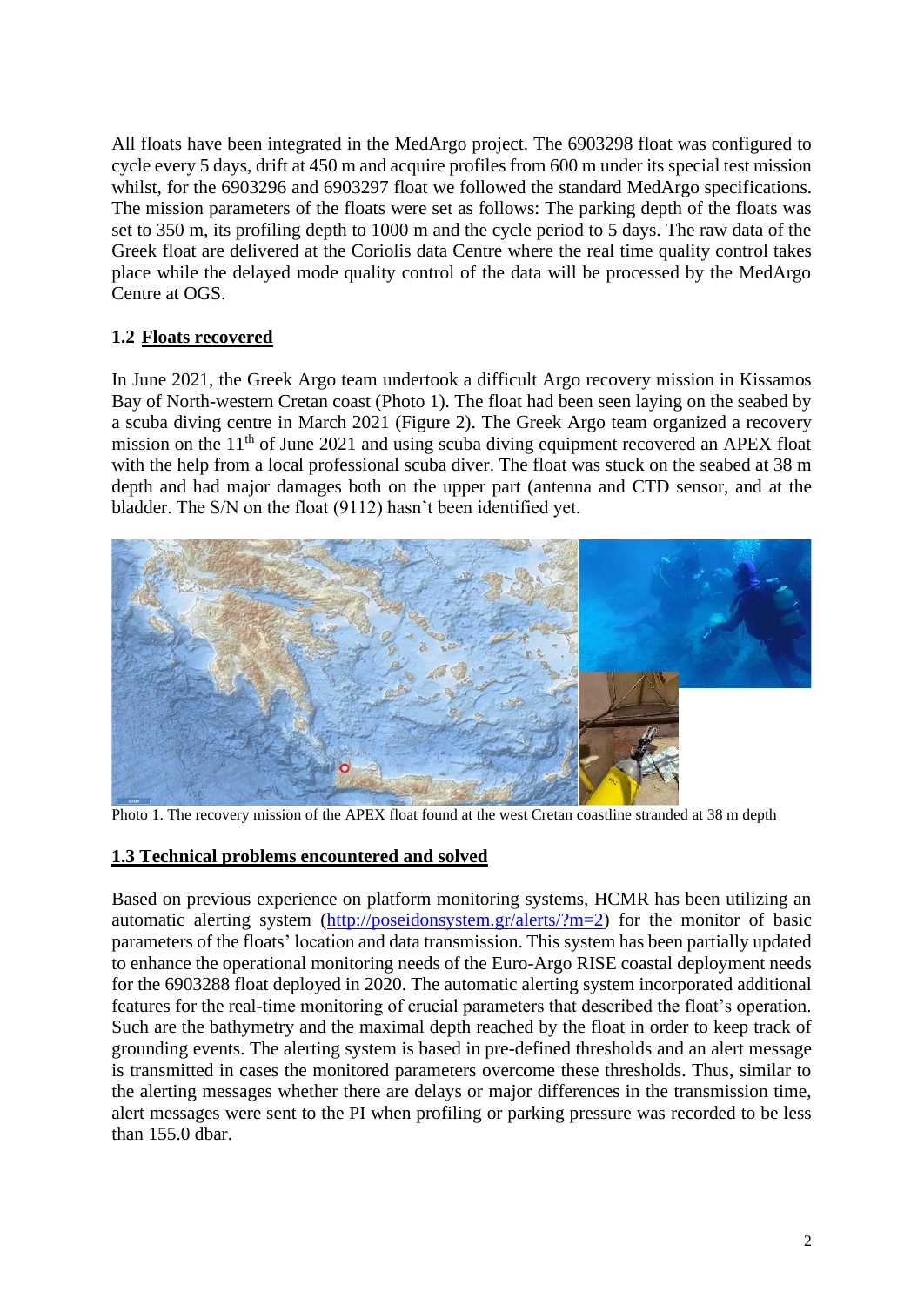### **1.3 Status of contribution to Argo infrastructure, data management and delayed mode quality control process**

HCMR has run an extended network of buoys within the Aegean and Ionian Seas including the multi-parametric M3A observatory of the Cretan Sea and a deep sea (2000 m) bottom platform which is part of the EMSO network and has been deployed in the Ionian Sea (POSEIDON & POSEIDON-II monitoring, forecasting and information systems). HCMR also operates the Hellenic National Oceanographic Data Centre (HNODC) established in 1986, as part of the National Centre for Marine Research (NCMR). HNODC operates as a National Agency and is responsible for processing, archiving and distributing marine data. HNODC is also developing techniques for oceanographic data processing and data base maintenance. Furthermore it promotes the International Exchange of Data in the frame of its cooperation with the "Intergovernmental Oceanographic Commission IOC) of UNESCO as it is responsible for the coordination of International Data Exchange (IODE) in Greece.

HCMR operates a large-scale integrated infrastructure that includes all marine observational systems together with ocean engineering infrastructures. Regarding the delayed mode data processing HCMR has a capability of a delayed-mode quality control for the Greek Argo data. The delayed mode quality control of the data delivered from the Greek Argo float are currently processed by the MedArgo data centre. HCMR considers the possibility of further developing a delayed-mode data processing for ARGO profiles collected within the Eastern Mediterranean region. HCMR may also contribute to the improvement of the delayed mode quality control processing conceding CTD data collected through several HCMR research cruises. HCMR operates the Med Sea data portal that was set up for the needs of Copernicus CMEMS services. Within this framework HCMR is in charge of validating biochemical data from Argo floats that are operating in the Mediterranean.

### **2. Present level and future prospects for national funding for Argo including a summary of the level of human resources devoted to Argo**

# **2.1 Existing funding for Greek Argo**

The procurement, deployment and operation costs of the first Greek float launched in 2010/2011 were covered by HCMR internal funds. During 2012, Greece established national funding to the Greek Argo programme through the General Secretariat of Research and Technology (GSRT), Ministry of Education, Lifelong Learning and Religious Affairs (funding agency). A major achievement is that Greece participates to the European infrastructure E-A ERIC as a full member. Until recently, the only existing national funding for the Greek Argo was through HIMIOFoTS national RI through which the purchase of 6 floats is finalized and will cover the deployment needs for this year.

### **2.2 On the future funding, organization and planning for Greek Argo**

Efforts from the Institute of Oceanography of HCMR for further national funding for the longterm sustainability of Greek Argo are ongoing. Since HIMIOFoTS RI has ended in 2021, several actions have been undertaken by the Greek Argo team towards the General Secretariat of Research and Innovation (GSRI) in order the latter to contribute for the Greek Argo programme continuation and sustainability.

As part of the Euro-Argo, HCMR has undertaken all necessary efforts and managed to establish long term national funding for the E-A ERIC infrastructure and to meet the standards of a full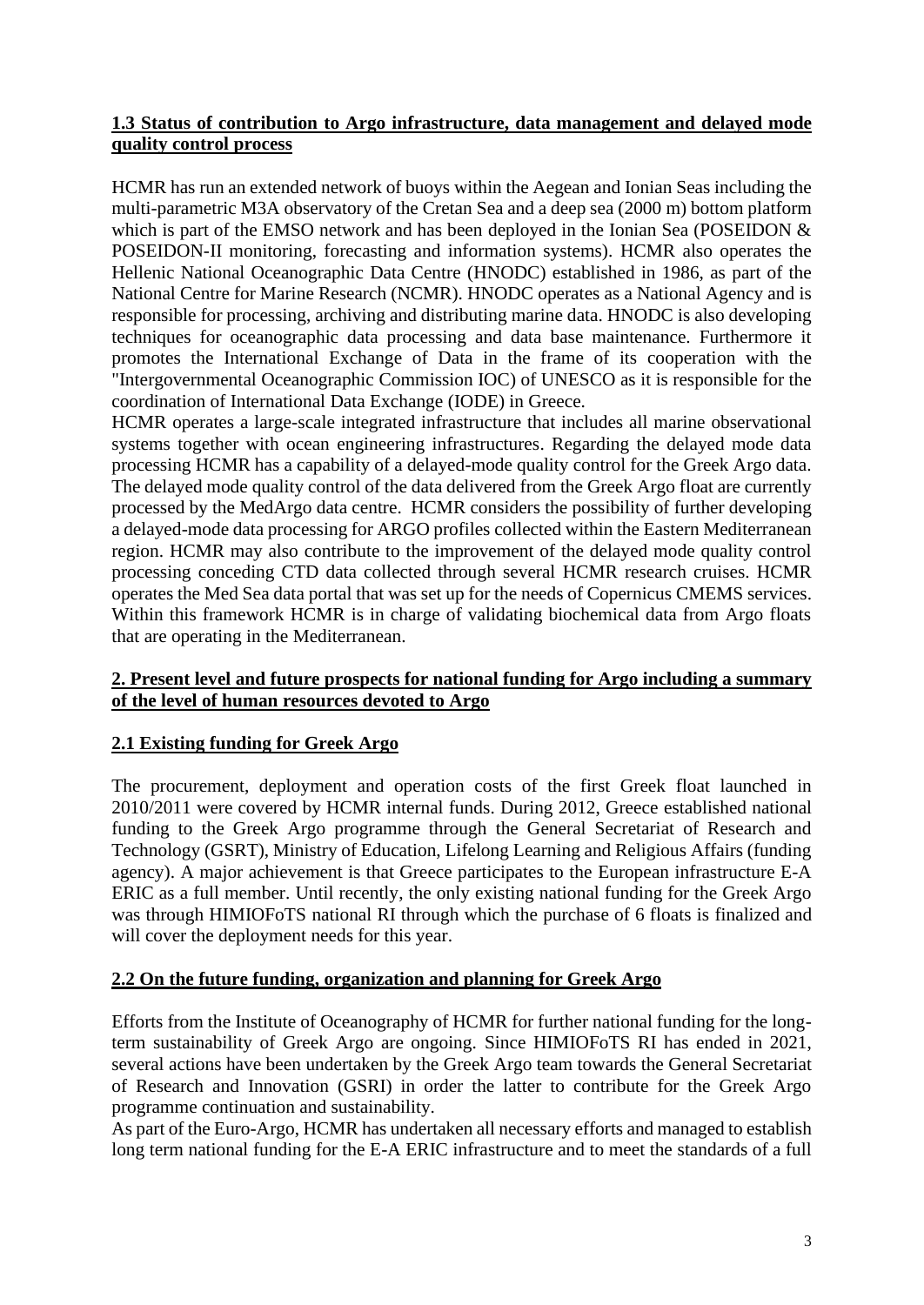member. Regarding the Greek Argo RI annual contribution to Euro-Argo RI an indicative estimation is the following:

Personnel committed/dedicated to Euro-Argo activities (person months/year):

- National representation, member commitments: 2.5
- Float preparation, deployments, procurements: 1

Personnel committed/dedicated to Greek-Argo activities (person months/year):

- Greek Argo coordination and management: 2
- Float preparation, deployments, procurements: 2
- Monitoring of the fleet performance: 2
- Data management and analysis: 3

#### **3. Summary of deployment plans**

Greece has deployment capabilities for the Aegean, the Ionian Sea and the central Levantine basin. Float deployments in 2022 will be performed according to the plans of the Greek-Argo research infrastructure. The main goal within 2022 is to continue the development of the Greek-Argo infrastructure array in accordance with the Euro-Argo infrastructure. Future deployments are a function of the operational needs of the Greek Argo network and the current coverage of areas of interest. Although the final decisions for the areas that floats will be deployed may change, the plan for 2021 generally includes:

- 1 float deployment in the South Aegean
- 1 float deployments in the North Aegean
- 1 float deployment in the Levantine Sea

#### **4. Summary of national research and use of Argo data**

#### **4.1. Operational and scientific use of Argo data**

An important part of the Greek-Argo activities is the exploitation of Argo data for operational forecasting as well as for research applications. Along this direction, HCMR established a network of relevant Greek scientific groups mainly from Universities and Research Institutes which constitute the Greek Argo Users group/network. These different groups are already using or will be using ARGO data in ocean/atmospheric forecasting, climate studies and for educational purposes. It is expected that the Greek Argo Users Group will further grow and expand its activities concerning the scientific exploitation of Argo data and the cooperation among Greek scientists. The next step will be the expansion of the Greek Argo network in more members. The network is already in contact with many organizations / agencies / institutions and it is foreseen that the establishment of the Euro-Argo ERIC will increase the interaction of the Greek Argo Users Group with the European and international ARGO scientific community in the near future.

Additionally, Argo data are used for educational purposes in some Greek University Departments. Due to HCMR initiatives within Euro-Argo, Greek Argo, Euro-Argo RISE, and SIDERI programmes to contact potentially interested Greek and other scientists from the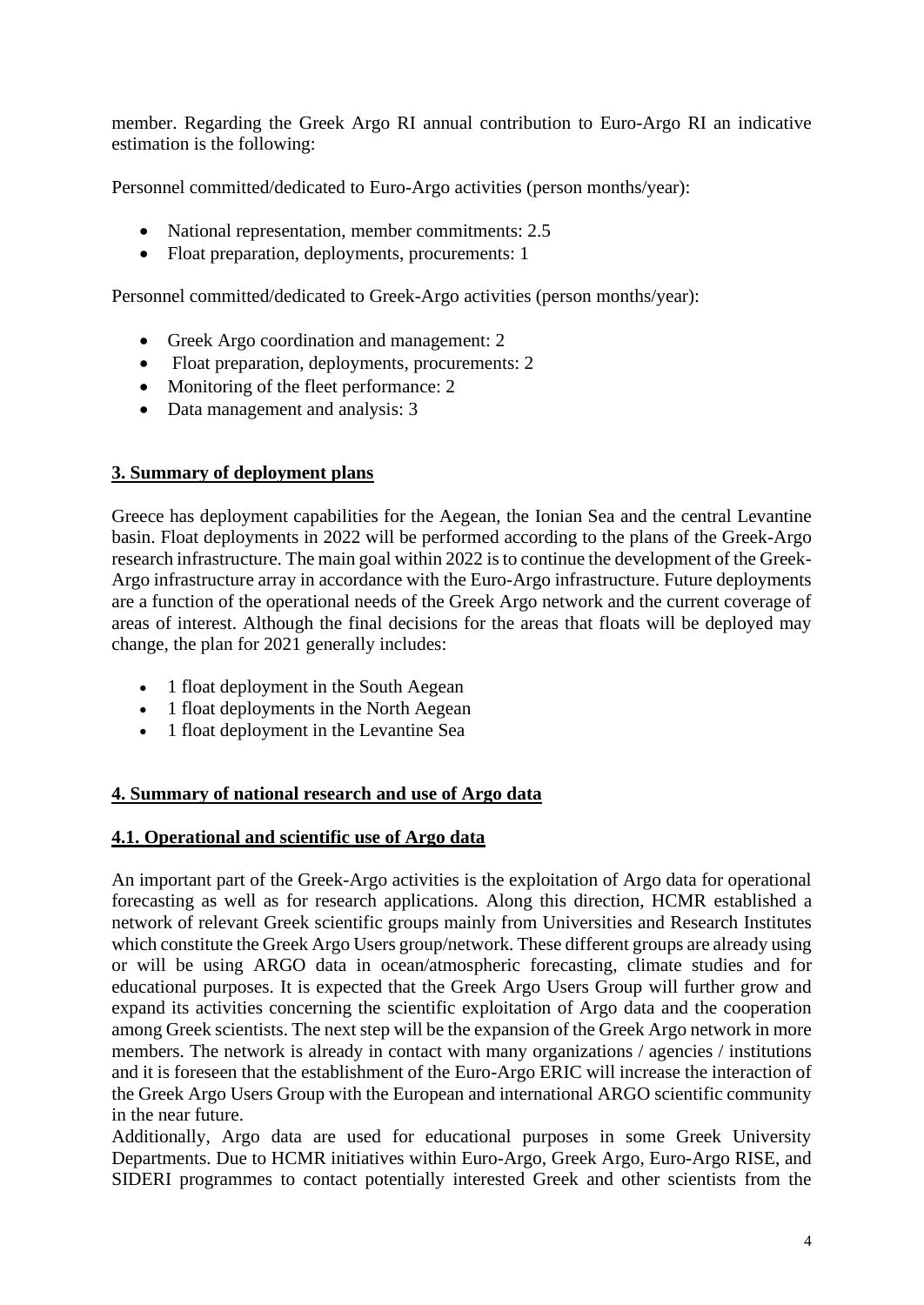eastern Mediterranean region and inform them about the benefits of Argo programme. An increasing demand for Argo data along the Aegean and Ionian Sea for both scientific and educational purposes has been registered.

### **4.2. Dissemination activities of the Greek Argo– links with Euro-Argo infrastructure**

During 2019 the Greek Argo RI hosted the 7th Euro-Argo Science Meeting that took place in Athens on 22-23 October. The meeting has been successful and managed to bring together users of Argo data providing an opportunity for high-level science interactions. Similarly, HCMR Argo team organized the 1<sup>st</sup> Mediterranean and Black Seas Argo workshop [\(https://www.euro-argo.eu/News-Meetings/Meetings/Others/Mediterranean-and-Black-Seas](https://www.euro-argo.eu/News-Meetings/Meetings/Others/Mediterranean-and-Black-Seas-workshop)[workshop\)](https://www.euro-argo.eu/News-Meetings/Meetings/Others/Mediterranean-and-Black-Seas-workshop), under Euro-Argo RISE activities, in April 2021, and is further preparing a followup to the workshop special session in the upcoming HCMR's Marine and Inlands Waters Symposium in September 2022 [\(https://symposia.gr/special-sessions/\)](https://symposia.gr/special-sessions/). Within 2019 several dissemination activities were carried out by the Greek Argo RI such as the participation of Greek Argo in the 2019 Researchers Night and the educational activities for high school students throughout the year. However, during 2020, similar activities were cancelled due to the Covid-19 situation. In 2021, presentations of the Greek Argo and the Euro-Argo activities have been made at high schools of Athens during 2021, and at the University of Aegean (Marine Sciences department) in November 2022 following the previous in November of 2016.

By the end of 2013 Greek Argo has launched its web page: [www.greekargo.gr](http://www.greekargo.gr/) that demonstrates and promotes Greek-Argo and Euro-Argo activities. At the end of 2014 Greek-Argo web portal was upgraded providing information and data access from all floats operating in the Mediterranean and presenting all Greek Argo activities, news and data from Greek Argo floats. A continuous upgrade is ongoing integrating more images and videos from Greek Argo deployment activities. Furthermore, new education material has been released and a school visit programme has been established since 2015.

The Greek Argo and Euro-Argo Research Infrastructures, along with the Euro-Argo RISE project, are demonstrated on the POSEIDON updated web page, [https://poseidon.hcmr.gr/components/observing-components/argo-floats.](https://poseidon.hcmr.gr/components/observing-components/argo-floats) The POSEIDON system is the operational monitoring and forecasting system for the Greek Seas and many of its forecasting components use T/S Argo profiles for data assimilation purposes. The POSEIDON web page is also hosting the links to the Euro-Argo educational web site as well as to the floats from each European country. The above links along with other informative material (Euro Argo leaflet, focused questionnaire) were forwarded directly to all active and potential users of Argo data in Greece. Many research groups filled and sent back the questionnaire providing valuable feedback to HCMR team. Furthermore, the Euro-Argo poster and leaflet translated in Greek and they are hosted in the POSEIDON website.

### **5. Greek Argo contribution to Argo bibliography**

### **5.1 Operational oceanography and ocean forecasting**

Med-Argo data have been already used as independent data in order to assess the impact of remote sensed and Ferry-box SSS data assimilation into the Aegean Sea hydrodynamic model component of the POSEIDON system running operationally at HCMR within the framework of POSEIDON system.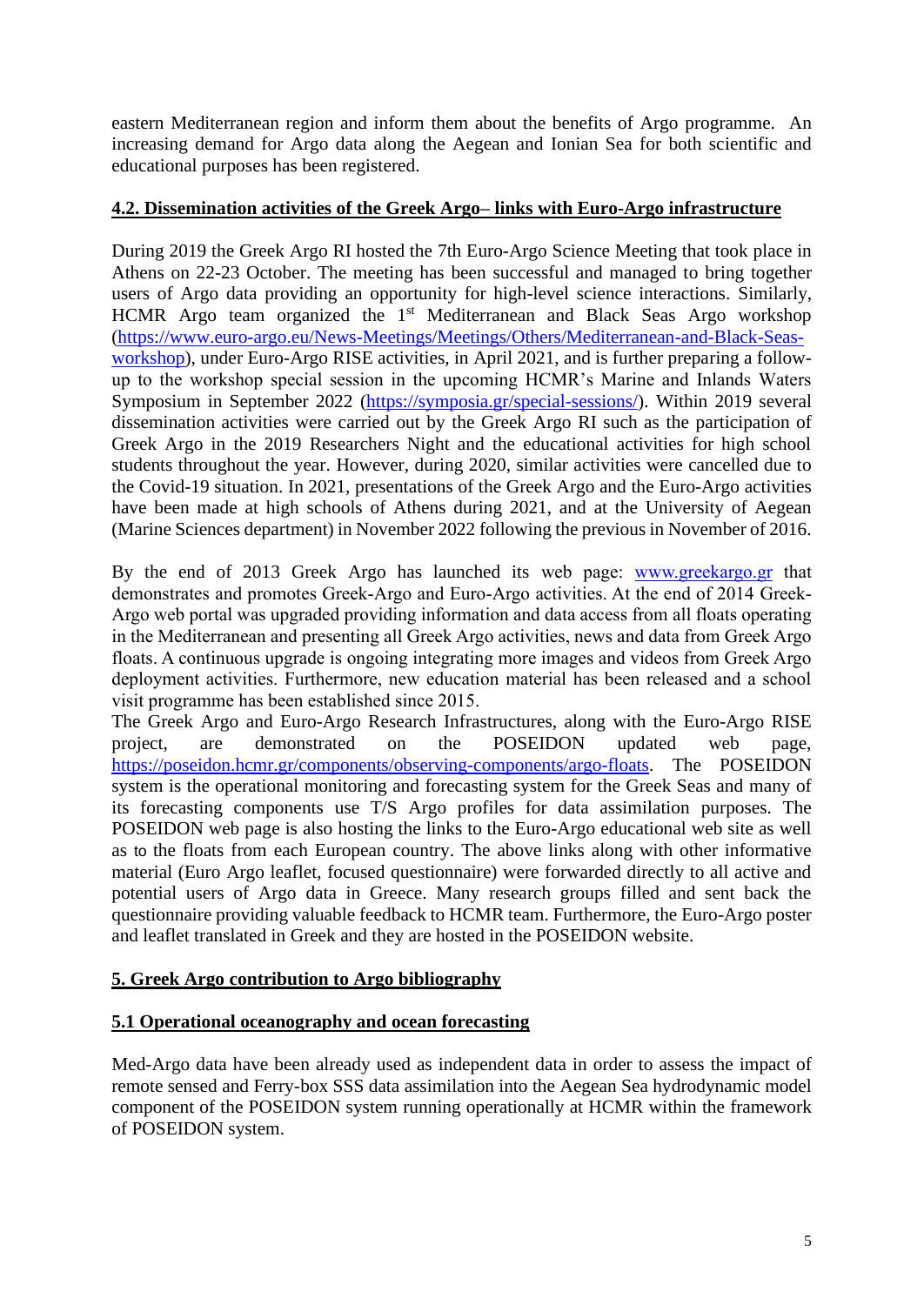Med-Argo data are routinely assimilated (using localized Singular Evolutive Extended Kalman filtering techniques) on a weekly basis in three different modelling forecasting components (Mediterranean  $1/10^{\circ}$  resolution, Aegean Sea  $1/130^{\circ}$  resolution and Ionian - Adriatic Sea at 1/50° resolution) of the POSEIDON operational system.

Some of the results of the works described above are included in the following scientific publications:

Bourma E, Perivoliotis L, Petihakis G, Korres G, Frangoulis C, Ballas D, Zervakis V, Tragou E, Katsafados P, Spyrou C, Dassenakis M, Poulos S, Megalofonou P, Sofianos S, Paramana T, Katsaounis G, Karditsa A, Petrakis S, Mavropoulou A-M, Paraskevopoulou V, Milatou N, Pagonis P, Velanas S, Ntoumas M, Mamoutos I, Pettas M, Christodoulaki S, Kassis D, Sotiropoulou M, Mavroudi A, Moira A, Denaxa D, Anastasopoulou G, Potiris E, Kolovogiannis V, Dimitrakopoulos A-A, Petalas S, Zissis N. The Hellenic Marine Observing, Forecasting and Technology System—An Integrated Infrastructure for Marine Research. *Journal of Marine Science and Engineering*. 2022; 10(3):329. <https://doi.org/10.3390/jmse10030329>

Petihakis, G., Perivoliotis, L., Korres, G., Ballas, D., Frangoulis, C., Pagonis, P., Ntoumas, M., Pettas, M., Chalkiopoulos, A., Sotiropoulou, M., Bekiari, M., Kalampokis, A., Ravdas, M., Bourma, E., Christodoulaki, S., Zacharioudaki, A., Kassis, D., Potiris, E., Triantafyllou, G., Tsiaras, K., 2018: An integrated open-coastal biogeochemistry, ecosystem and biodiversity observatory of the eastern Mediterranean-the Cretan Sea component of the POSEIDON system. *Ocean Science*, *14*(5), 1223-1223.

L. Perivoliotis , G. Petihakis , M. Korres , D. Ballas , C. Frangoulis , P. Pagonis , M. Ntoumas , M. Pettas , A. Chalkiopoulos , M. Sotiropoulou , M. Bekiari , A. Kalampokis , M. Ravdas , E. Bourma , S. Christodoulaki , A. Zacharioudaki , D. Kassis , M. Potiris , G. Triantafyllou , A. Papadopoulos , K. Tsiaras and S. Velanas, 2017. Τhe POSEIDON system, an integrated observing infrastructure at the Eastern Mediterranean as a contribution to the European Ocean Observing System. Proceedings of the 8th EuroGOOS International Conference, 03-05 October 2017, Bergen, Norway

Kassis, D., Korres, G., Konstantinidou, A., Perivoliotis, L., 2017. Comparison of highresolution hydrodynamic model outputs with in situ Argo profiles in the Ionian Sea. Mediterranean Marine Science, 0, 22-37. doi:10.12681/mms.1753

Kassis, D., Konstantinidou, A., Perivoliotis, L., Korres, G., 2015. Inter-comparing numerical model simulations in the Ionian Sea with Argo T/S profiles for the period 2008-2012. In proceedings of the 11th Panhellenic Symposium on Oceanography and Fisheries, p.945-948, ISBN 978-960-9798-08-2

Kassis D., Perivoliotis L. & G. Korres, 2014. Greek Argo: Towards monitoring the Eastern Mediterranean - First deployments preliminary results and future planning. In proceedings of the 7th International Conference on EuroGOOS, Lisbon – Portugal, 28-30 October 2014

Korres, G., M. Ntoumas, M. Potiris and G. Petihakis, 2014. Assimilating Ferry Box data into the Aegean Sea model. Journal of Marine Systems, 140 (2014) 59–72

Korres, G., K. Nittis, L. Perivoliotis, K. Tsiaras, A. Papadopoulos, I. Hoteit and G.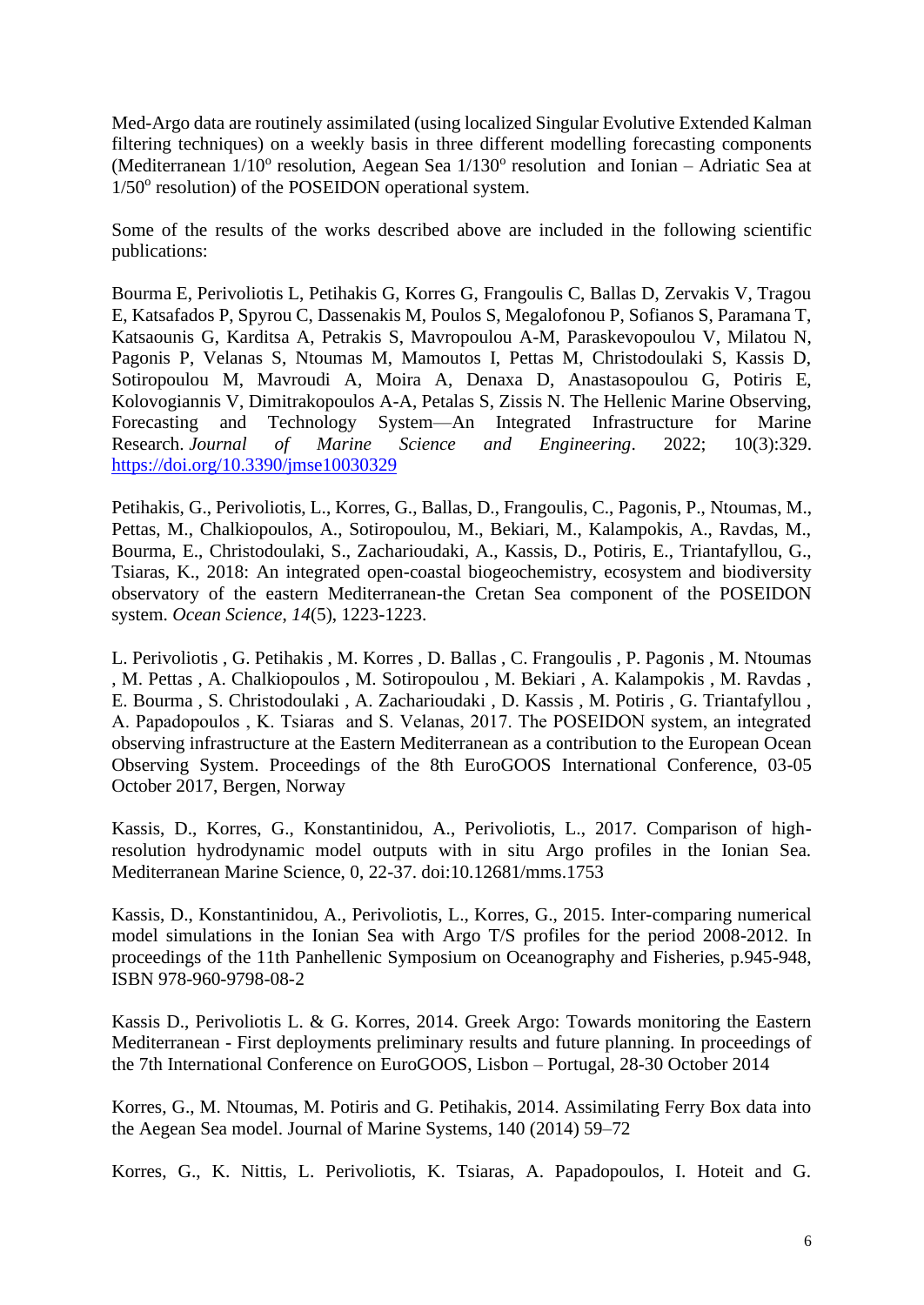Triantafyllou, 2010. Forecasting the Aegean Sea hydrodynamics within the POSEIDON-II operational system. *Journal of Operational Oceanography*, Vol. 3, nu. 1, 37-49.

Korres, G., K. Nittis, I. Hoteit, and G. Triantafyllou, 2009: A high resolution data assimilation system for the Aegean Sea hydrodynamics. *Journal of Marine Systems*, 77, 325-340.

Korres, G., K. Nittis, L. Perivoliotis, G. Triantafyllou and M. Chatzinaki, 2009. The Aegean Sea –Poseidon model. Hellenic Centre For Marine Research, Greece.

# **5.2 Ocean science and environmental studies**

Med-Argo data are currently used by a small group of researchers in Greece for studies of water mass characteristics and climatic signals of the different deep basins of the Mediterranean Sea. The continuous record of T/S characteristics provides insight in the seasonal and inter-annual variability of the Mediterranean Sea and its sub-basins. A number of publications and scientific results have been released regarding the Greek Argo acquired data during the last 4 years.

### **Publications in scientific journals and conferences proceedings**:

Kassis, D., and G. Korres, 2021. Recent hydrological status of the Aegean Sea derived from free drifting profilers. *Mediterranean Marine Science, 22*(2), 347-361. <https://doi.org/10.12681/mms.24833>

Kassis, D., and G. Varlas, 2020: Hydrographic effects of an intense "medicane" over the central-eastern Mediterranean Sea in 2018. Dynamics of Atmospheres and Oceans, 2020, 101185, ISSN 0377-0265,<https://doi.org/10.1016/j.dynatmoce.2020.101185>

Kassis, D., and G. Korres, 2020: Hydrography of the Eastern Mediterranean basin derived from argo floats profile data. *Deep Sea Research Part II: Topical Studies in Oceanography*, *171*, 104712,<https://doi.org/10.1016/j.dsr2.2019.104712>

Zervakis, V., Krauzig, N., Tragou, E., Kunze, E., 2019: Estimating vertical mixing in the deep North Aegean Sea using Argo data corrected for conductivity sensor drift. Deep Sea Res Part I Oceanogr Res Papers 154. <https://doi.org/10.1016/j.dsr.2019.103144>

Kassis D., Korres G., 2018: Recent hydrological status of the Aegean Sea derived from free drifting profilers. In proceedings of the 12th Panhellenic Symposium on Oceanography and Fisheries, «Blue Growth for the Adriatic-Ionian Macroregion and the Eastern Mediterranean», Ionian University, Corfu, 30 May – 3 June 2018

Kassis, D., Korres, G., Perivoliotis, L., 2016. Sub-mesoscale features of the Eastern Ionian Sea as derived from Argo floats operating during 2014-2015, in: Submesoscale Processes: Mechanisms, Implications and New Frontiers. Presented at the 48th Liege Colloquium, University of Liege, Liege, Belgium.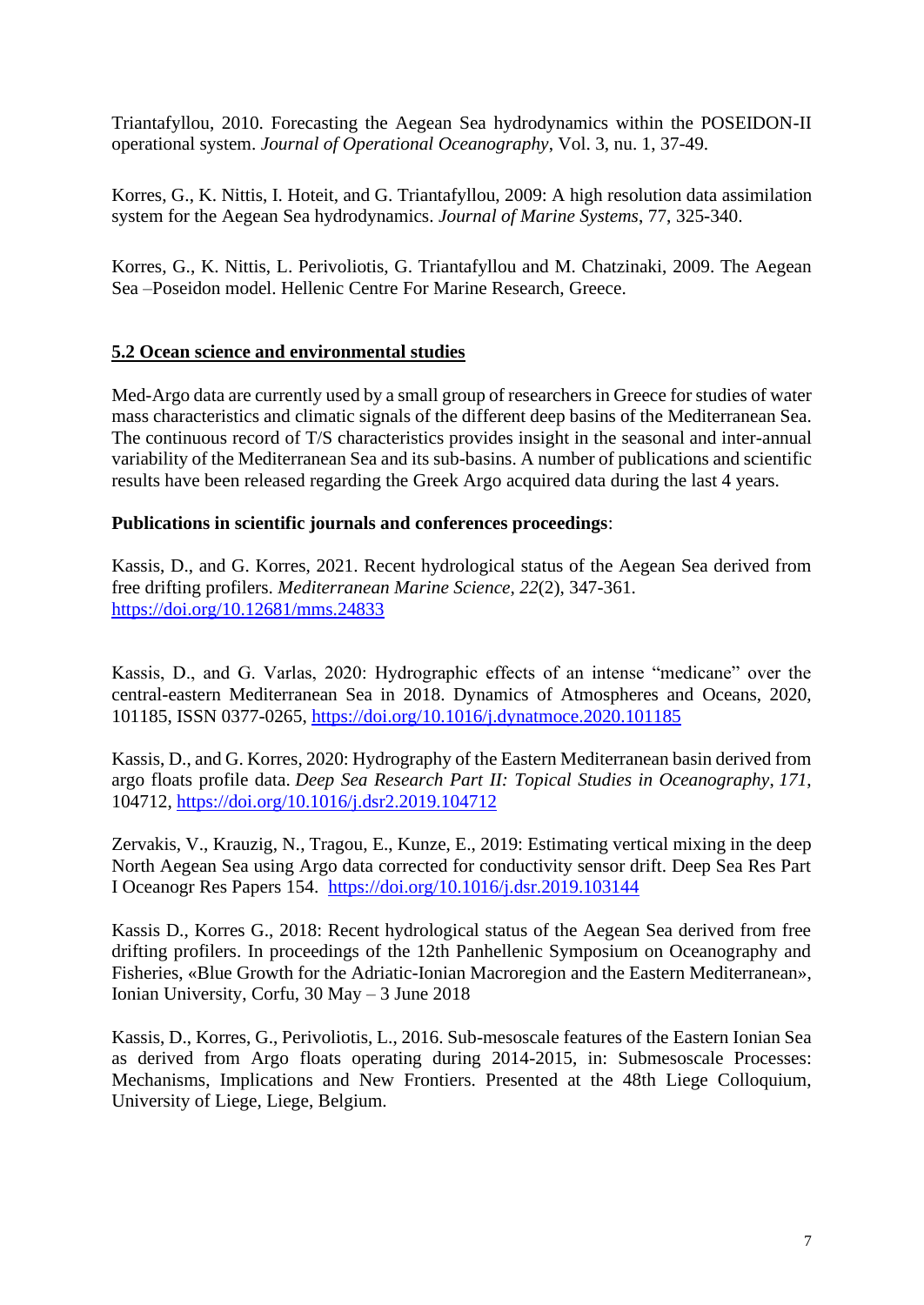Kassis, D., Krasakopoulou, E., Korres, G., Petihakis, G., Triantafyllou, G.S., 2016. Hydrodynamic features of the South Aegean Sea as derived from Argo T/S and dissolved oxygen profiles in the area. Ocean Dyn. 1–18. doi:10.1007/s10236-016-0987-2

Kassis, D., Korres, G., Petihakis, G., Perivoliotis, L., 2015. : Hydrodynamic variability of the Cretan Sea derived from Argo float profiles and multi-parametric buoy measurements during 2010–2012. [Ocean Dynamics, 15-00058.](http://link.springer.com/article/10.1007%2Fs10236-015-0892-0) doi: 10.1007/s10236-015-0892-0

### **Doctorate theses**:

Kassis, D., 2017: Operational in - situ monitoring of the Greek seas as a tool to describe hydrodynamic variability and its effect on the biochemical distribution, National Technical University of Athens (NTUA),

<https://www.didaktorika.gr/eadd/handle/10442/40700?locale=en>

### **Scientific Sheets in Greek Argo web page**:

"Use of Lagrangian methods in optimizing Argo float deployment locations in the Mediterranean Sea" Summary of the scientific report of the University of Aegean in the framework of the Greek Argo Project.

"The integration of Argo floats in numerical weather prediction" Summary of the scientific report of the Harokopio University in the framework of the Greek Argo Project.

"Use of Argo data in ocean numerical simulations" Summary of the scientific report of the Aristotle University of Thessaloniki in the framework of the Greek Argo Project.

"Evaluation of climate and biochemical models using Argo data" Summary of the scientific report of the University of Crete in the framework of the Greek Argo Project.

### **Scientific Sheets in Euro-Argo web page**:

Kassis D., Konstantinidou A., Perivoliotis L. and Korres G., 2014: Comparison of Argo profiles observations against numerical model simulations in Ionian Sea. Euro Argo RI web page [http://www.euro-argo.eu/Main-Achievements/European-](http://www.euro-argo.eu/Main-Achievements/European-Contributions/Science/Regional-Seas/Med-Black-Seas/)[Contributions/Science/Regional-Seas/Med-Black-Seas/](http://www.euro-argo.eu/Main-Achievements/European-Contributions/Science/Regional-Seas/Med-Black-Seas/)

Kassis D. and Korres G., 2014: Hydrological variability derived from the first Argo mission in the Cretan Sea basin. Euro Argo RI web page [http://www.euro-argo.eu/Main-](http://www.euro-argo.eu/Main-Achievements/European-Contributions/Science/Regional-Seas/Med-Black-Seas/)[Achievements/European-Contributions/Science/Regional-Seas/Med-Black-Seas/](http://www.euro-argo.eu/Main-Achievements/European-Contributions/Science/Regional-Seas/Med-Black-Seas/)

#### **Presentations in conferences, science meetings, and scientific workshops**:

Kassis, D., Notarstefano, G., Ruiz-Parrado, I., Taillandier, V., Díaz-Barroso, L., et al.. 2021. Investigating the capability of Argo floats to monitor shallow coastal areas of the Mediterranean Sea. p. 110 – 117. In: *Proceedings of the 9th EuroGOOS International*